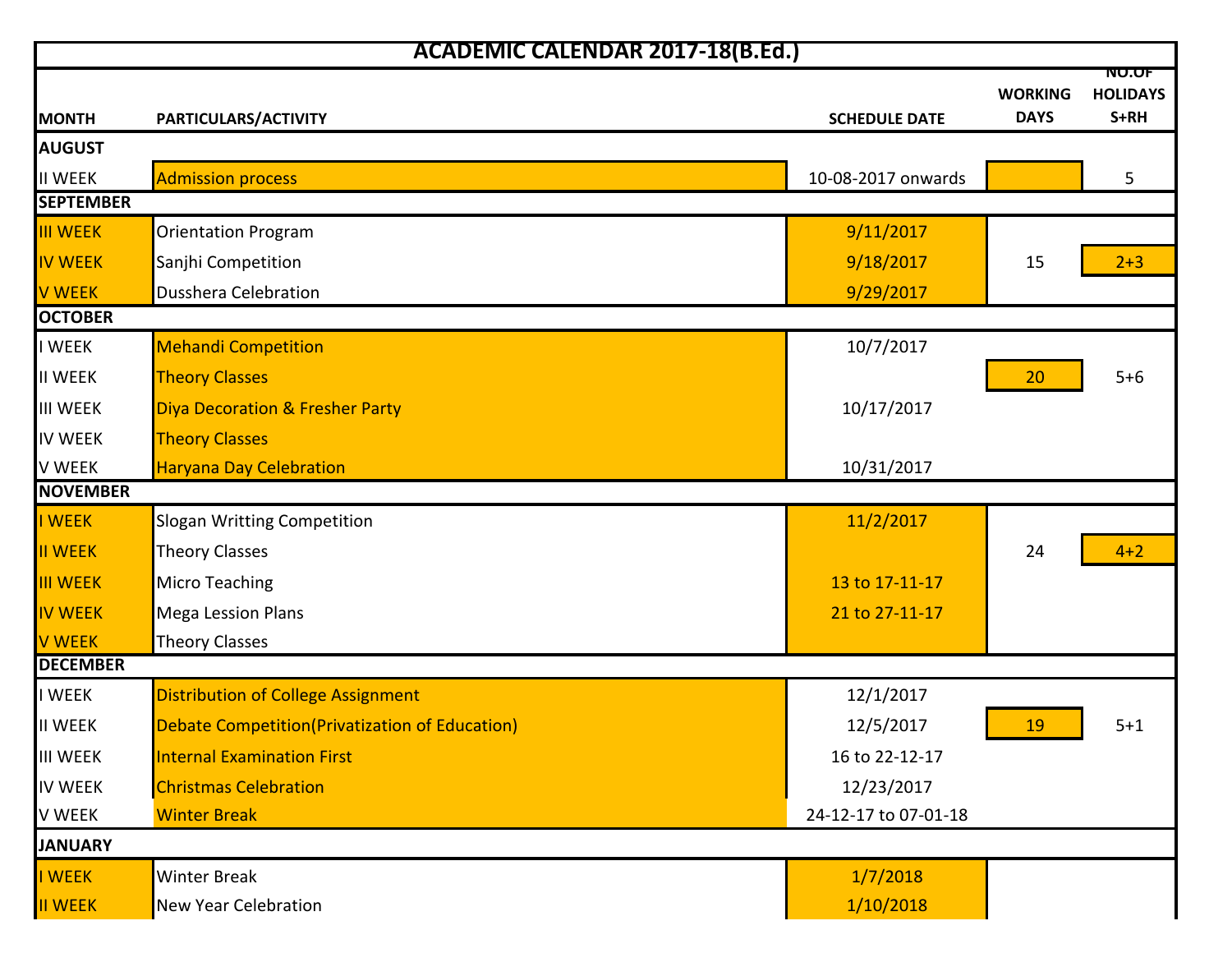| <b>III WEEK</b> | Submission of Assignments and Observation                                    | 1/16/2018                      | 19 | $4 + 2$ |  |
|-----------------|------------------------------------------------------------------------------|--------------------------------|----|---------|--|
| <b>IV WEEK</b>  | Republic Day Celebration                                                     | 1/25/2018                      |    |         |  |
| <b>V WEEK</b>   | <b>Theory Classes</b>                                                        |                                |    |         |  |
| <b>FEBRUARY</b> |                                                                              |                                |    |         |  |
| <b>I WEEK</b>   | Visit to Suraj Kund Mela                                                     | 2/2/2018                       |    |         |  |
| <b>II WEEK</b>  | <b>Theory Classes</b>                                                        | 2/11/2017                      | 23 | $4 + 1$ |  |
| <b>III WEEK</b> | <b>Debate Competition</b>                                                    | 2/15/2018                      |    |         |  |
| <b>IV WEEK</b>  | National Seminar on "Educational Practices for Creating Value in Global Era" | 24 to 25-02-18                 |    |         |  |
| V WEEK          | Rangoli Competition & Holi Celebration                                       | 2/28/2018                      |    |         |  |
| <b>MARCH</b>    |                                                                              |                                |    |         |  |
| I WEEK          | <b>Theory Classes</b>                                                        |                                |    | $4 + 4$ |  |
| II WEEK         | Pot Decoration                                                               | 3/8/2018                       |    |         |  |
| <b>III WEEK</b> | <b>Theory Classes</b>                                                        |                                | 23 |         |  |
| <b>IV WEEK</b>  | <b>Class Test</b>                                                            |                                |    |         |  |
| <b>V WEEK</b>   | <b>Annual Sports Meet</b>                                                    | 3/30/2018                      |    |         |  |
| <b>APRIL</b>    |                                                                              |                                |    |         |  |
| <b>I WEEK</b>   | <b>Theory Classes</b>                                                        |                                |    |         |  |
| <b>II WEEK</b>  | <b>Baisakhi Celebration</b>                                                  | 4/13/2018                      | 23 | $5+2$   |  |
| <b>III WEEK</b> | <b>Pre - University Examination</b>                                          | 21-04 to 01-05-2018            |    |         |  |
| <b>MAY</b>      |                                                                              |                                |    |         |  |
| I WEEK          | <b>Poster Making Competition</b>                                             | 5/4/2018                       |    |         |  |
| II WEEK         | Debate on E-Learning                                                         | 5/8/2018                       |    | $4+0$   |  |
| <b>III WEEK</b> | <b>Practical Examination</b>                                                 | <b>According to University</b> | 27 |         |  |
| <b>IV WEEK</b>  | <b>Revision Classes</b>                                                      |                                |    |         |  |
| <b>V WEEK</b>   | <b>Revision Classes</b>                                                      |                                |    |         |  |
| JUNE            |                                                                              |                                |    |         |  |
| I WEEK          | Fare Well Party                                                              | 6/8/2018                       |    |         |  |
| II WEEK         | Annual Examination of B.Ed. 2nd Year                                         | 6/14/2018                      |    | $4+$    |  |
| <b>III WEEK</b> | Annual Examination of B.Ed. 1st Year                                         |                                |    |         |  |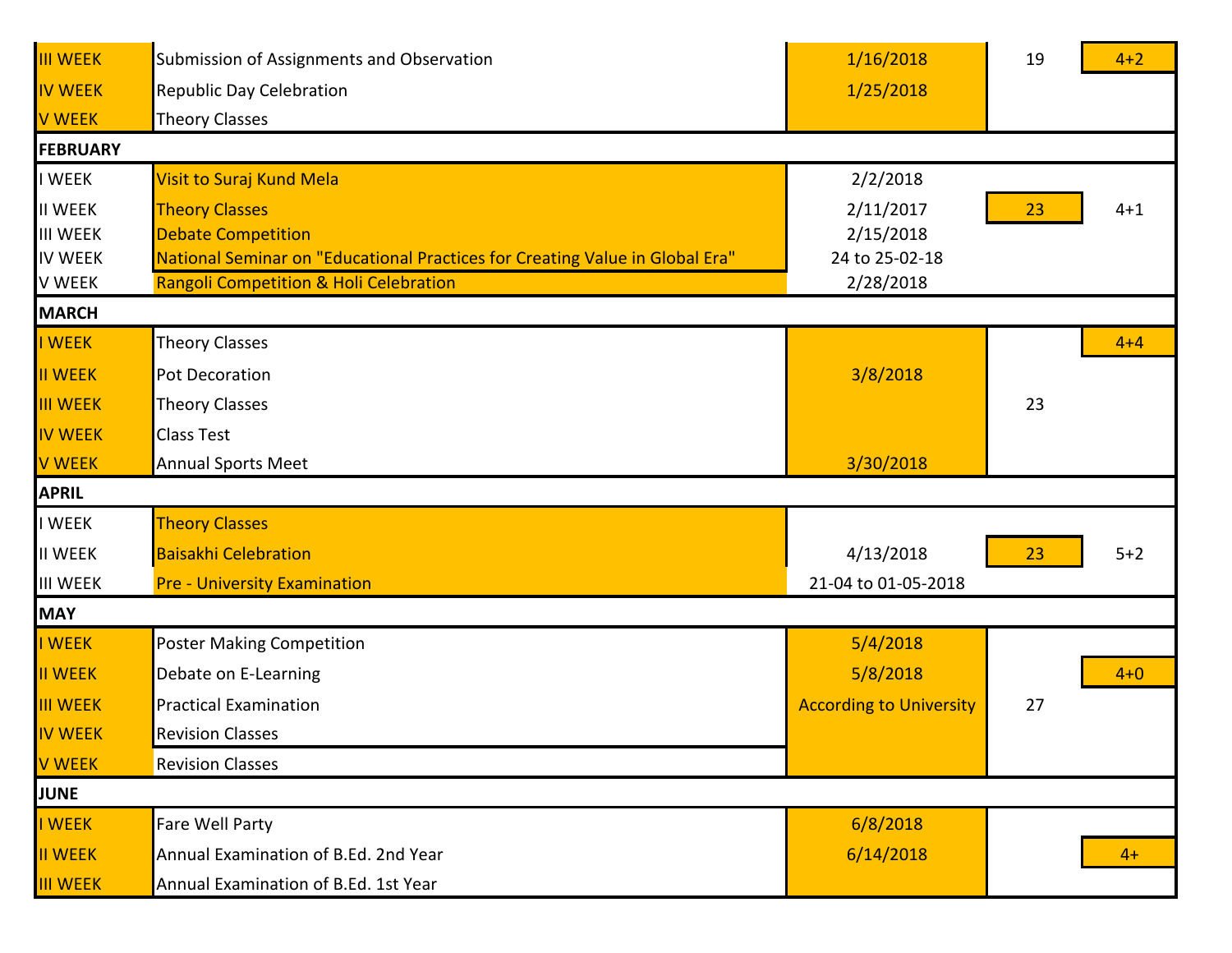| ACADEMIC CALENDAR 2017-18(M.Ed.) |                                            |                     |                               |                                         |
|----------------------------------|--------------------------------------------|---------------------|-------------------------------|-----------------------------------------|
| <b>MONTH</b>                     | <b>ACTIVITY</b>                            | <b>DATE</b>         | <b>WORKING</b><br><b>DAYS</b> | <b>NU.UF</b><br><b>HOLIDAYS</b><br>S+RH |
| <b>SEPTEMBER</b>                 |                                            |                     |                               |                                         |
| II WEEK                          | <b>Admission Process</b>                   |                     |                               |                                         |
| <b>IV WEEK</b>                   | <b>Orientation Program</b>                 | 9/28/2017           | 1                             | 1                                       |
| <b>OCTOBER</b>                   |                                            |                     |                               |                                         |
| I WEEK                           | <b>Mehandi Competition</b>                 | 10/7/2017           |                               |                                         |
| <b>II WEEK</b>                   | <b>Theory Classes</b>                      |                     | 21                            | 10                                      |
| <b>III WEEK</b>                  | Vacation                                   | 15 to 22-10-2017    |                               |                                         |
| <b>IV WEEK</b>                   | <b>Theory Classes</b>                      | continue            |                               |                                         |
| <b>V WEEK</b>                    | Haryana Day Celebration                    | 10/31/2017          |                               |                                         |
| <b>NOVEMBER</b>                  |                                            |                     |                               |                                         |
| <b>I WEEK</b>                    | <b>Slogan Writting Competition</b>         | 11/2/2017           |                               |                                         |
| <b>II WEEK</b>                   | <b>Theory Classes</b>                      | continue            | 24                            | 6                                       |
| <b>III WEEK</b>                  | <b>Theory Classes</b>                      | continue            |                               |                                         |
| <b>IV WEEK</b>                   | Distribution of Project Work               |                     |                               |                                         |
| <b>DECEMBER</b>                  |                                            |                     |                               |                                         |
| I WEEK &                         | Internship Program from "Teacher           | 01-12-2017 to       |                               |                                         |
| <b>II WEEK</b>                   | <b>Education" Institution</b>              | 12/15/2017          | 14                            |                                         |
| <b>III WEEK</b>                  | <b>Winter Vacation</b>                     | 19-12 to 31-12-2017 |                               | 17                                      |
| <b>JANUARY</b>                   |                                            |                     |                               |                                         |
| <b>I WEEK</b>                    | <b>Theory Classes</b>                      | continue            |                               |                                         |
| <b>II WEEK</b>                   | <b>Practical Exam</b>                      | 1/9/2018            | 25                            | 6                                       |
| <b>III WEEK</b>                  | <b>I Sem University Exam</b>               | 15 to 22-01-2018    |                               |                                         |
| <b>IV WEEK</b>                   | <b>Even Semester Start</b>                 | 1/23/2018           |                               |                                         |
| <b>V WEEK</b>                    | <b>Theory Classes</b>                      | continue            |                               |                                         |
| <b>FEBRUARY</b>                  |                                            |                     |                               |                                         |
| I WEEK                           | Visit to Suraj Kund                        | 2/2/2018            |                               |                                         |
| <b>II WEEK</b>                   | <b>Theory Classes</b>                      | continue            |                               |                                         |
| <b>III WEEK</b>                  | <b>Debate Competition</b>                  | 2/15/2018           | 23                            | 5                                       |
|                                  |                                            |                     |                               |                                         |
|                                  | National Seminar on "Educational Practices |                     |                               |                                         |
| <b>IV WEEK</b>                   | for Creating Value in Global Era"          | 24 & 25 - 02 - 2018 |                               |                                         |
| <b>MARCH</b>                     |                                            |                     |                               |                                         |
| <b>I WEEK</b>                    | <b>Theory Classes</b>                      | continue            |                               |                                         |
| <b>II WEEK</b>                   | Vacation                                   | 10-03 To 16-03-2018 |                               |                                         |
| <b>III WEEK</b>                  | <b>Theory Classes</b>                      | continue            | 26                            | 5                                       |
| <b>IV WEEK</b>                   | <b>Theory Classes</b>                      | continue            |                               |                                         |
| <b>V WEEK</b>                    | <b>Annual Sports Meet</b>                  | 3/30/2018           |                               |                                         |